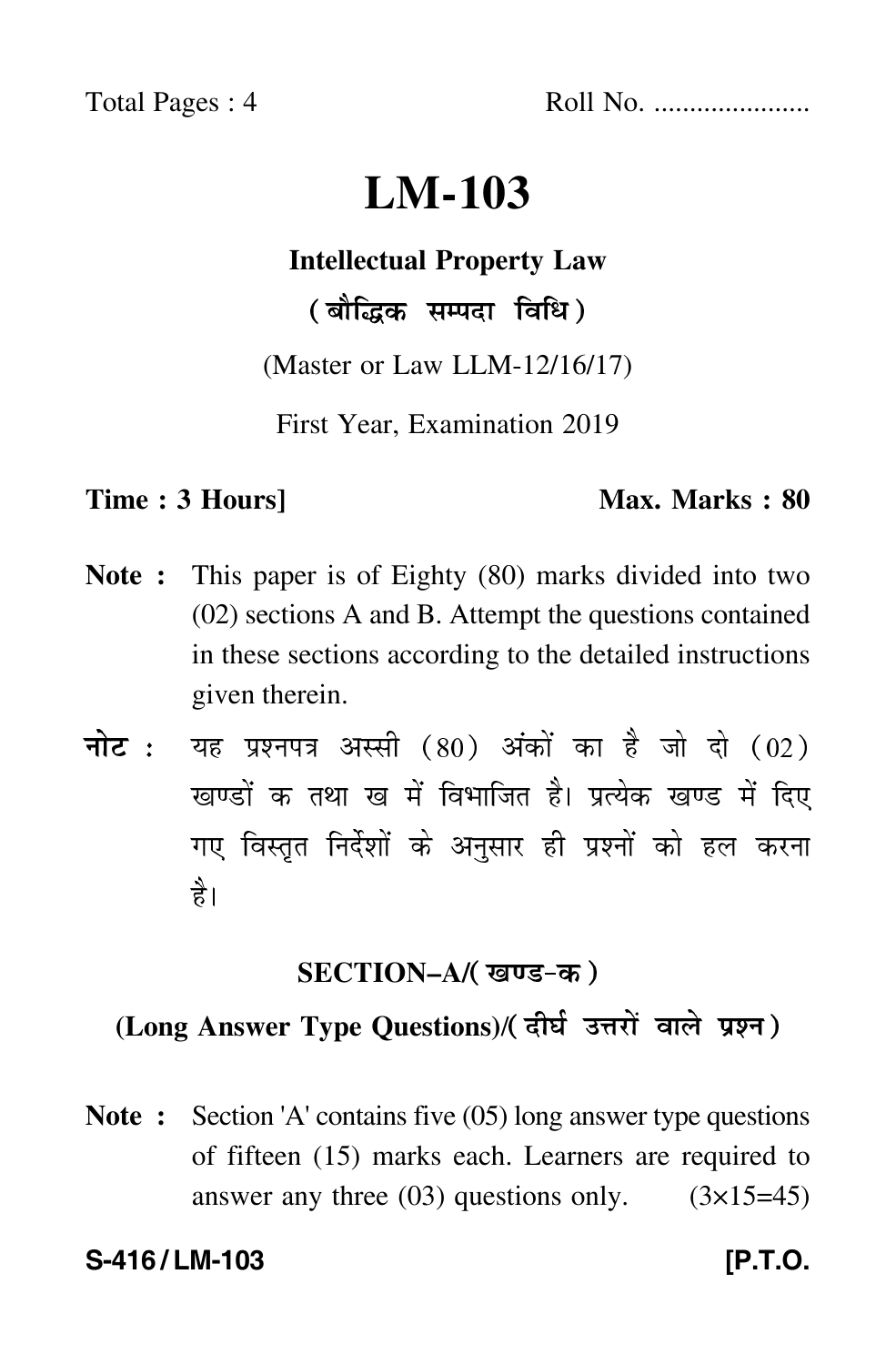- नोट : खण्ड 'क' में पाँच (05) दीर्घ उत्तरों वाले प्रश्न दिये गये हैं. प्रत्येक प्रश्न के लिए पन्द्रह (15) अंक निर्धारित हैं। शिक्षार्थियों को इनमें से केवल तीन प्रश्नों के उत्तर देना हैं।
- 1. What is traditional knowledge? Why traditional knowledge is required to be protected? What legal efforts have been made for the protection of traditional knowledge? 15 परंपरागत ज्ञान क्या है? परंपरागत ज्ञान का संरक्षण क्यों आवश्यक है? परंपरागत ज्ञान के संरक्षण के लिए क्या विधिक प्रयास किए गए हैं?
- $2.$ What is intellectual property? Discuss various types of intellectual property right. 15 बौद्धिक संपदा क्या है? बौद्धिक संपदा अधिकार के प्रकारों की विवेचना कीजिए।
- **3.** What is biotechnology patent? What is the Indian Policy on the regulation of environment and health hazards in biotechnology patents? 15 जैव प्रोद्योगिकी पेंटेंट क्या है? जैब प्रोद्योगिकी पेटेंट के संदर्भ में पर्यावरण एवं स्वास्थ्य सम्बन्धी नीति क्या है?
- $\mathbf{4}$ Discuss the evidentiary problems in Piracy. 15 पाइरेसी में साक्ष्य सम्बन्धी समस्याओं का वर्णन कीजिए।

S-416/LM-103  $121$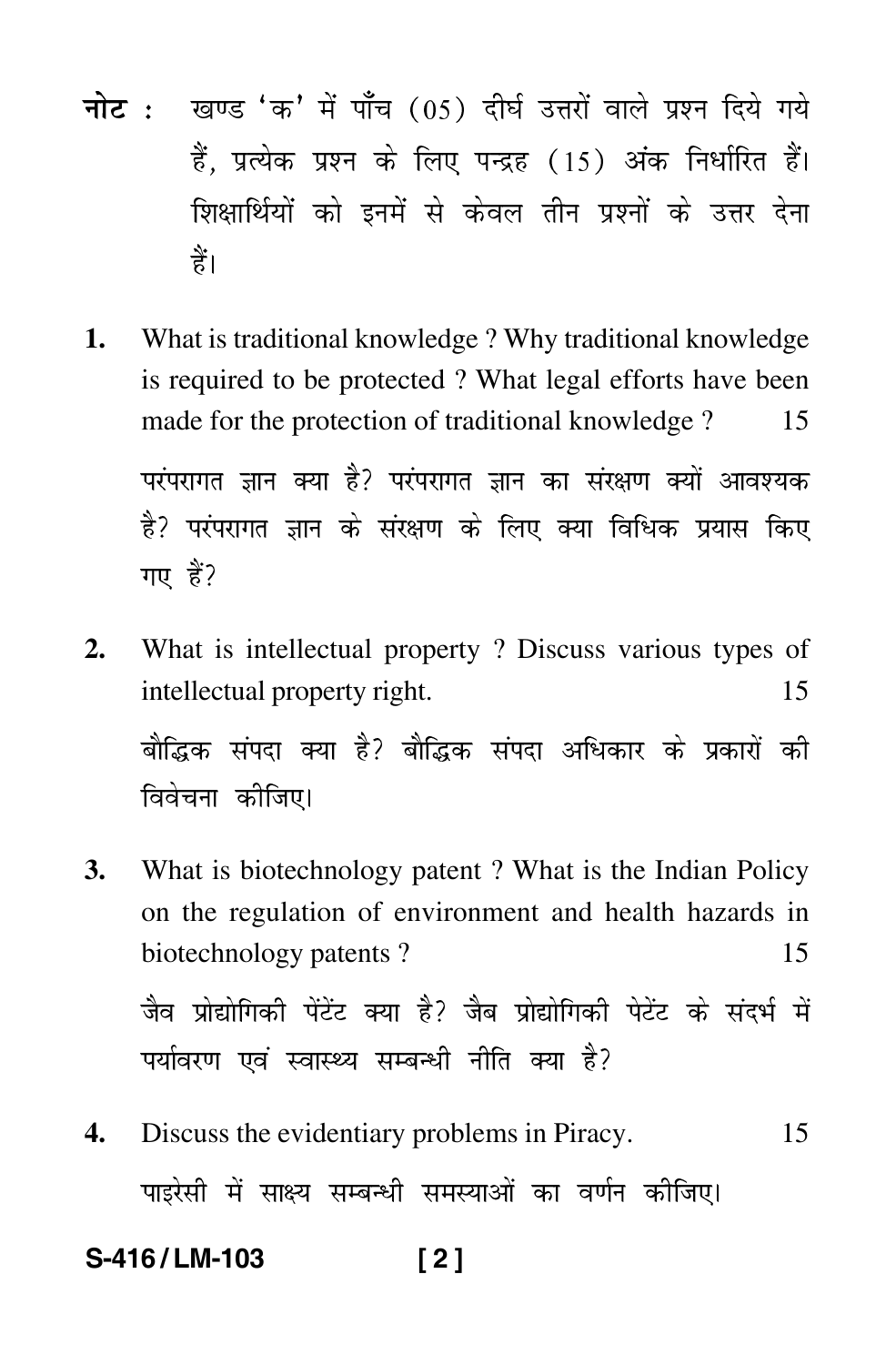**5.** Write a legal essay on the role of IPR in hazardous research.

जोखिम युक्त शोध के विषय में बौद्धिक सम्पदा अधिकार विषय पर विधिक निबंध लिखिए।

# **SECTION–B/ (Short Answer Type Questions)**/

- **Note :** Section 'B' contains eight (08) short answer type questions of seven (07) marks each. Learners are required to answer any five (05) questions only.
- $(5 \times 7 = 35)$ <mark>नोट</mark> : खण्ड 'ख' में आठ (08) लघु उत्तरों वाले प्रश्न दिये गये हैं, प्रत्येक प्रश्न के लिए सात (07) अंक निर्धारित हैं। शिक्षार्थियों को इनमें से केवल पाँच (05) प्रश्नों के उत्तर देने हैं।
- **1.** Write a note on trade mark and consumer protection. 7 व्यापार चिन्ह एवं उपभोक्ता संरक्षण पर एक लेख लिखिए।
- **2.** Discuss the Sui generies protection of plant varieties in India.

7

पौधों की विभिन्न प्रजातियों के संदर्भ में भारतीय सुई जेनरिस संरक्षण का वर्णन कीजिए।

**3.** Discuss salient features of convention on Biological Diversity. 7 जैविक विविधता सम्मेलन के प्रमुख लक्षणों को बताइए।

# **S-416 / LM-103 [ 3 ] [P.T.O.**